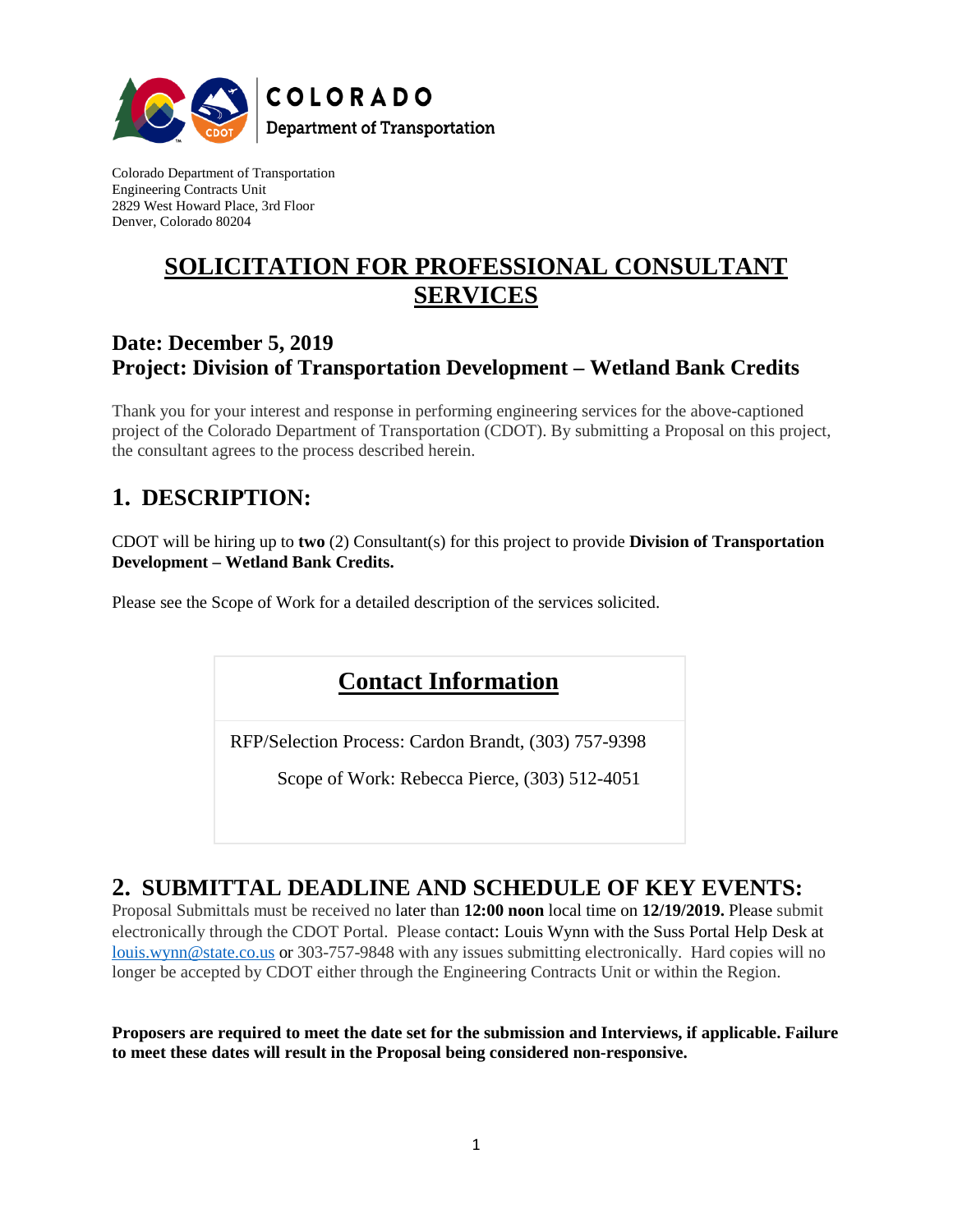

# **KEY EVENTS SCHEDULE**

| <b>PUBLIC NOTICE PHASE</b>               |                   |
|------------------------------------------|-------------------|
| <b>First Advertisement</b>               | 12/5/2019         |
| <b>Second Advertisement</b>              | 12/12/2019        |
| Submit Proposal                          | 12/19/2019 (12PM) |
| <b>SELECTION PHASE</b>                   |                   |
| <b>Panel Meeting</b>                     | 12/27/2019        |
| <b>Chief Engineer Selection/Approval</b> | 12/30/2019        |
| Notification                             | 1/2/2019          |
| <b>SELECTION PHASE</b>                   |                   |
| Submit Contract Compliance Package       | 1/9/2019          |
| Fee Negotiation                          | N/A               |
| <b>Audit Completed</b>                   | 1/10/2019         |
| <b>FINAL CONTRACT PHASE</b>              |                   |
| <b>Contract Approval/Execution</b>       | 1/31/2019         |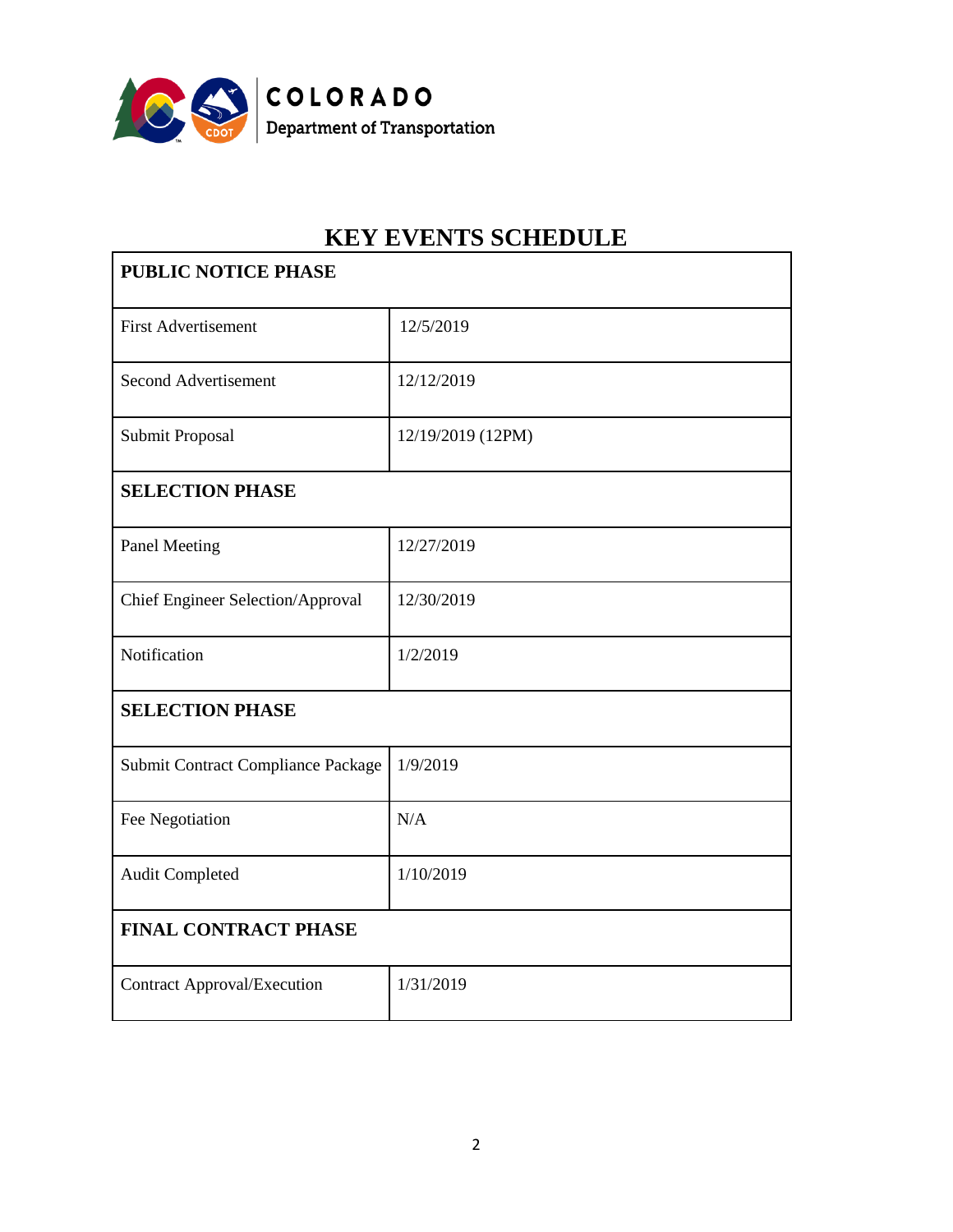

# **3. SPECIAL REQUIREMENTS:**

All respondents accept the conditions of this RFP, including, but not limited to, the following:

A. Prequalification: All parties submitting a proposal must be prequalified at least seven calendar days prior to the Proposal submittal date. Pre-qualification must be done annually. The prime firm or a member of its team must be prequalified in the following disciplines: Incidental Engineering Services (IES).

B. Late Proposals: Any proposal received by CDOT after the time specified in **Section 2 Key Events Schedule** shall be considered late and will be rejected. No late proposals will be accepted for this project.

C. Non-Responsive Proposals: CDOT reserves the right to reject any or all proposals. Proposals that do not meet the Minimum Proposal Requirements listed in **Section 4** will be rejected as non-responsive.

D. Consultant Costs: Except for provided in **Section 7** of this document no reimbursement will be made by CDOT for any costs related to the preparation of the Proposal, required documentation, interviews, presentations, discussions, and/or any related activities. These costs are the sole responsibility of the Proposer. CDOT shall not be liable for any costs incurred by respondents in the preparation of submittals and proposals, nor in costs related to any element of the selection and contract negotiation process.

E. Interviews: CDOT will not hold interviews for this consultant selection. From those firms submitting a Proposal, CDOT will short-list three firms and will make the final selection from the highest scoring firms, including interview scores if the option is exercised.

F. Licensure: All work is to be performed under the direction and supervision, as appropriate to the task, of a Colorado-Licensed Professional Engineer, Architect, or Land Surveyor as required by the Colorado Department of Regulatory Agencies. For additional guidance, please see: [https://www.colorado.gov/pacific/dora/AES\\_Laws](https://www.colorado.gov/pacific/dora/AES_Laws).

G. Self-Performed Work: To be a Prime Consultant on a contract, the Prime Consultant must provide at least 30% of the work themselves.

H. Method of Payment: Cost Plus Fixed Fee (CPFF) method of payment shall be used for all Task Order work **unless** (1) the nature of the work directed is appropriate to Specific Rate of Pay (SROP) payment method (such as construction management services, research & development, and staffing support services); (2) the payment method is approved by the CDOT Project Manager and Contracting Officer; and (3) the payment method is reflected in the Task Order Proposal at the time of execution.

I. Non-discrimination: The Consultant, with regard to the work performed by it during the contract term, will not discriminate on the grounds of race, color, or national origin in the selection and retention of subconsultants, including procurement of materials and leases of equipment. The Consultant will not participate either directly or indirectly in the discrimination prohibited by the Acts and the Regulations, including employment practices when the contract covers any activity, project, or program set forth in Appendix B of 49 CFR Part 21.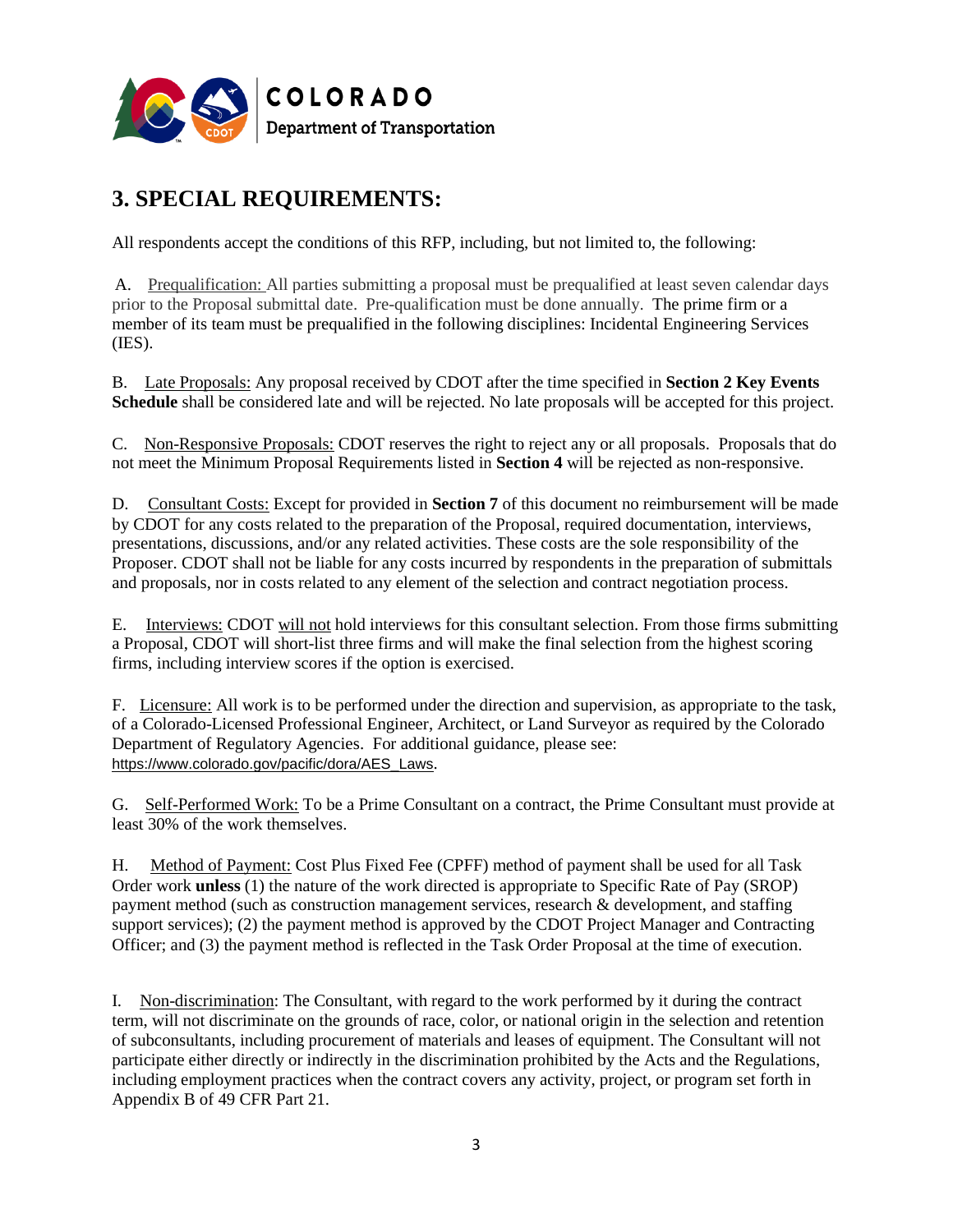

J. Civil Rights Act of 1964 Title VI: CDOT, in accordance with the provisions of Title VI of the Civil Rights Act of 1964 (78 Stat. 252, 42 US.C. §§ 2000d to 2000d-4) and the Regulations, hereby notifies all bidders that it will affirmatively ensure that for any contract entered into pursuant to this advertisement, disadvantaged business enterprises will be afforded full and fair opportunity to submit bids in response to this invitation and will not be discriminated against on the grounds of race, color, or national origin in consideration for an award.

K. Conflict Disclosures: The Proposer will include a full disclosure of all potential organizational conflicts of interest in the Proposal. By submitting its Proposal, each Proposer agrees that, if an organizational conflict of interest is thereafter discovered, the Proposer will make an immediate and full written disclosure to CDOT that includes a description of the action that the Proposer has taken or proposes to take to avoid or mitigate such conflicts.

L. Open Records Act Notice: Except for consultant audit and Master Pricing Agreement information, all records, documents, drawings, plans, specifications, and other materials relating to the conduct of CDOT business, including materials submitted by Proposers in response to this solicitation, are subject to the provisions of the Colorado Open Records Act (C.R.S. 24-72-201, et seq) and any other laws and regulations applicable to the disclosure of documents submitted under this RFP. Such laws govern CDOT's use and disclosure of records. Please see CDOT Policy Directive 508.2 for guidance.

Each Proposer is advised to contact its own legal counsel concerning the Colorado Open Records Act, other applicable laws, and their application to the Proposer's own circumstances.

In the event of litigation concerning the disclosure of any materials submitted by the Proposer. CDOT's sole involvement will be as a stakeholder retaining the material until ordered by a Court, and the Proposer shall be responsible for otherwise prosecuting or defending any action concerning the materials at its sole expense and risk.

All submittals will become the property of CDOT, will not be returned, and will be disposed of according to Department policies. Successful proposals will be considered part of the contract document after award.

Automatic redactions: not applicable.

## **4. MINIMUM SOI REQUIREMENTS**

As indicated in the advertisements, notice is hereby given to all interested parties that all firms will be required to meet minimum requirements to be considered for these projects. To be considered as qualified and responsive, interested firms shall have, as a minimum:

A. Submitted their Proposal by 12:00 PM (Noon) on the date shown in **Section 2.**

B. Be pre-qualified with the CDOT Contracts and Market Analysis Branch within 7 days of the submittal deadline as shown in **Section 2**. Note: Federal and State regulations require certification by prospective participants (including contractors, subcontractors, and principals) as to current history regarding debarment, eligibility, indictments, convictions, or civil judgments.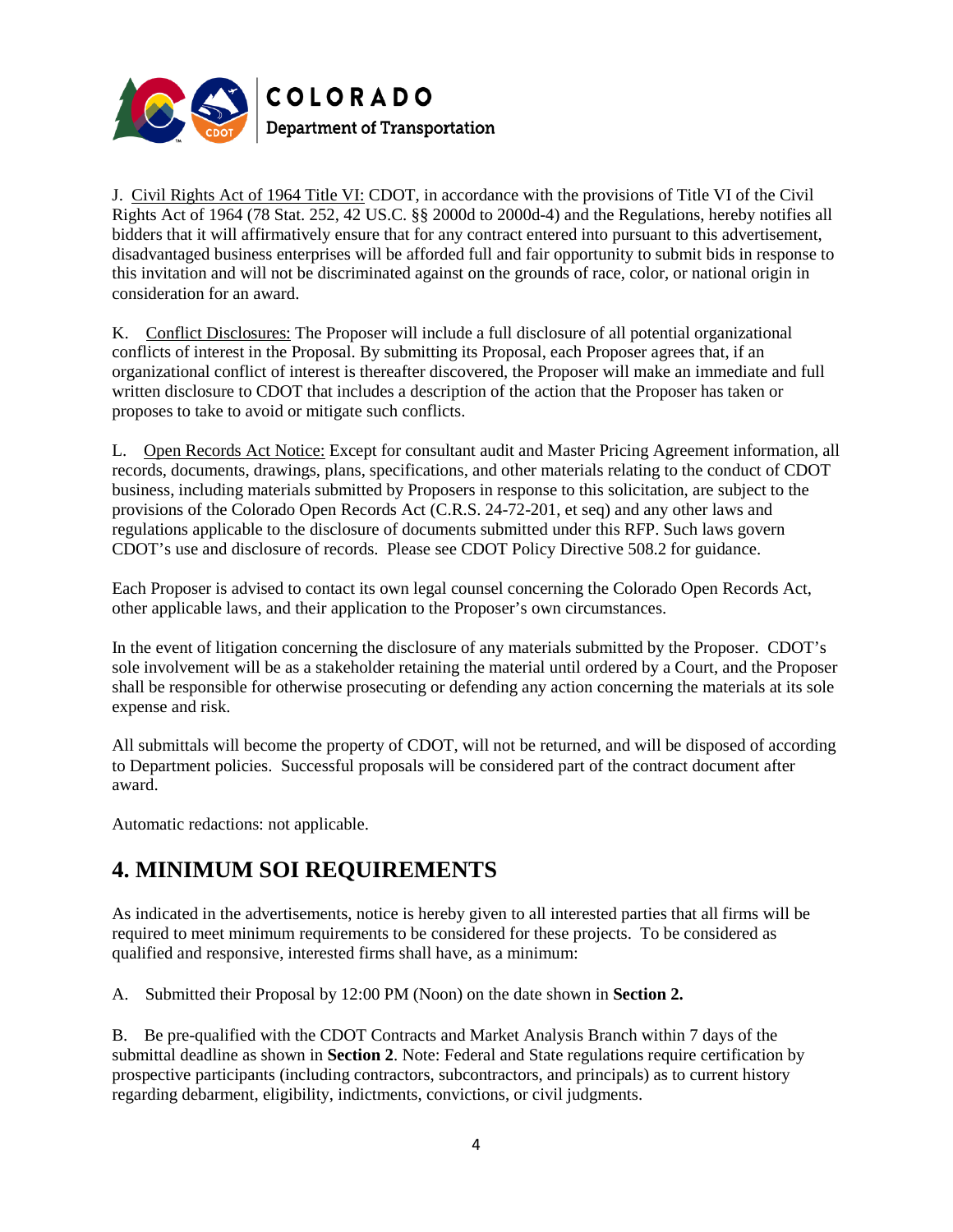

C. Certified that the information and data submitted is true and complete to the best knowledge of the individual signing the cover letter.

D. Included all of the Proposal Submittal sections and adhered to all page limits listed in **Section 6.1.**

# **5. CDOT'S SELECTION PROCESS:**

The Contracting Officer transmits the Proposal package to each panel member through the Salesforce platform. The package includes:

- Proposal Scoring Guidelines
- Draft Scope of Work
- □ Proposal for each Consultant

#### Proposal Scoring Activity

Prior to the selection panel meeting the following occurs:

o Every panel member scores every Proposal independently. (100%)

#### Selection or Short-list Panel Meeting (100%)

A selection panel meeting is held to compile scores and discuss the panel member's evaluations of the consultant's Proposal based on the following criteria:

Pass/Fail

The selection panel reaches a consensus ranking of either the selected firm, if there is not going to be an optional presentation and interview phase, or the short list of firms (minimum of the top 3 qualified consultants), if there is going to be a presentation and interview phase.

#### Final Selection

In making the final selection recommendation to the Chief Engineer, the panel reaches consensus on the ranking of the selected firm(s). The panel provides its recommendation to the Contracting Officer, who obtains the concurrence of CDOT's Contract Administrator. Then the Contracting Officer provides selection documentation, including the board's ranking, to the Chief Engineer for approval. The Chief Engineer's approval is necessary before proceeding with selection notification.

### **6. SOI INSTRUCTIONS:**

### **A. SECTIONS**

- 1. Cover or Introductory Letter **(**1 page limit 8 1/2 x 11 paper)
- 2. Statement of Interest Section **(**9 page limit, 8 1/2 x 11 paper)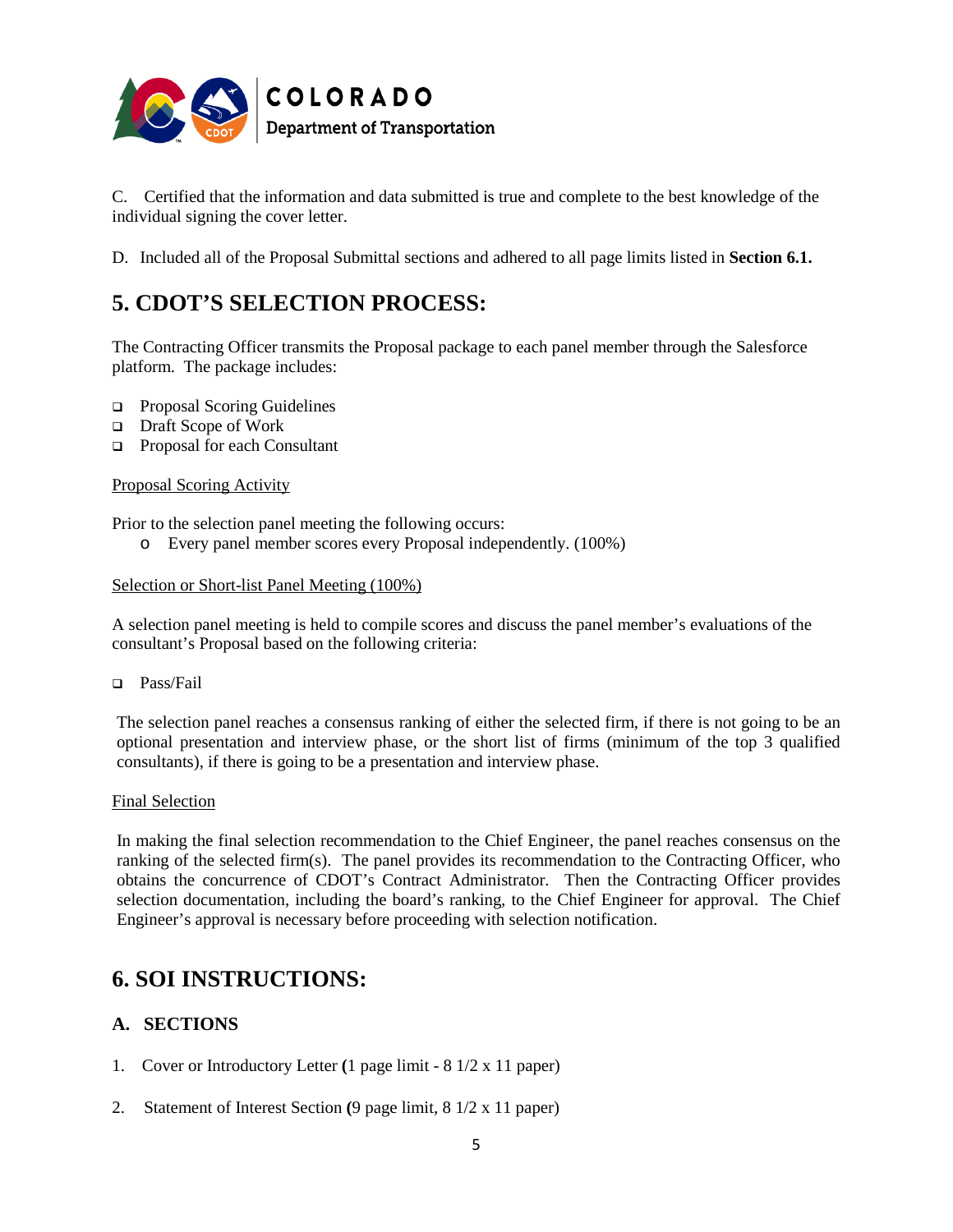

### **B. COVER OR INTRODUCTORY LETTER**

1. Address the cover or introductory letter to the Contracting Officer:

Cardon Brandt, Contracting Officer 2829 West Howard Place, 3rd Floor Denver, Colorado 80204

- 2. Include the following elements of information in the letter as a minimum and highlight these items in bold letters.
	- a) The name of the contract opportunity/RFP to which you are responding.
	- b) Statement that the firm is pre-qualified with CDOT and the firm's pre-qualification expiration date.
	- c) Certification that the information and data submitted is true and complete to the best knowledge of the individual signing the letter.
	- d) Name, telephone number, e-mail address and fax number of the individual to contact regarding their SOI/WP submittal.
	- e) CDOT requires signature by an authorized principal, partner, or officer of the firm.
- 3. No substantive information shall be included in the cover letter. Information provided in cover letters will be used for responsiveness review only and shall not be scored by the evaluation panel.

### **C. STATEMENT OF INTEREST (SOI)**

1. The firm must operate a wetland mitigation bank, for which the contractor is the sponsor, within the State of Colorado. The wetland mitigation bank must be approved by the U.S. Army Corps of Engineers (USACE) and must have a final banking instrument detailing the credit release schedule, primary service area, secondary service area (if applicable), and habitat types.

- a) Bidder must supply a copy of the mitigation banking instrument signature page, including:
	- name of the bank
	- date of the approved bank instrument or reservation agreement
	- current number of and type of credits available
	- primary service area description
	- secondary service area description (if applicable)
- b) Primary Service Area Description

### 7. **Consultant Selection Protest Rules**

Protests will be handled as follows: